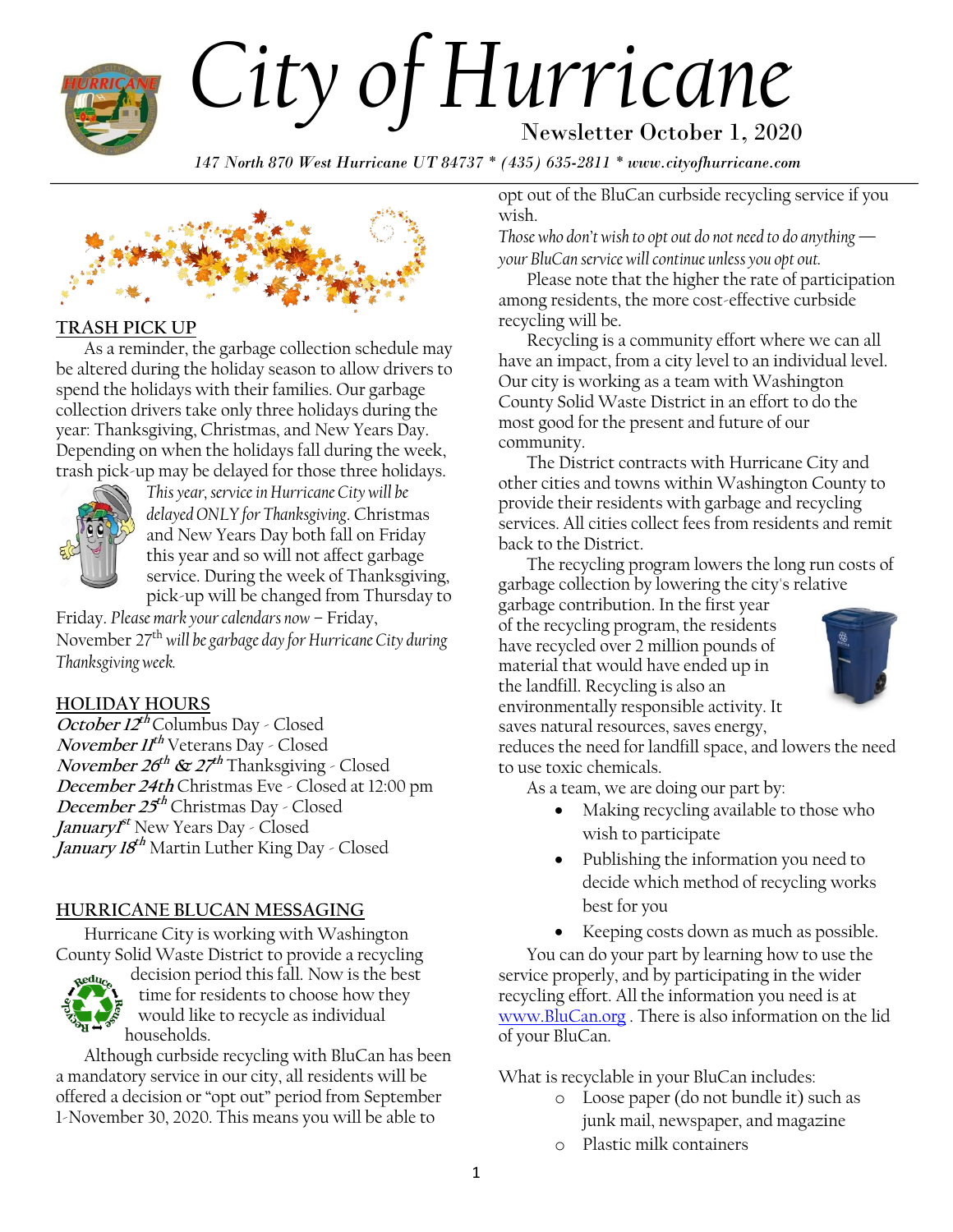- o Cardboard boxes
- o Metal food and drink cans
- o Plastics marked 1 or 2 on the bottom
- o DO NOT put recyclables in plastic bags
- o DO NOT put glass in your BluCan

What is recyclable in public bins (binnies) includes:

- o Glass
- o Everything you can put in your BluCan
- o DO NOT put bundle or put recyclables in plastic bags
- o DO NOT put recyclables in plastic bags
- o Please make sure you put your recyclables in the correct bin

Whether you choose to use BluCan or public bins, the more residents use the services properly, the more material will be recycled and the more space we will save in our landfill.

While our landfill currently has many years of life remaining, recycling is like saving for retirement: the earlier you start, the more you can save. For future generations, we would like to save as much landfill space as we can.

Recycling as much as possible helps keep lighter, fluffier waste out of the landfill, which helps the nonrecyclable waste to be compacted that much more, saving landfill space.

To opt out:

 Visit [www.BluCan.org](http://www.blucan.org/) to find the link to our city's recycling page. You can click on the



BluCan icon on our page to complete an online fillable form to opt out of the

service during the decision period if you wish. There is also a downloadable form you can complete and drop off at the utility office or email to [blucan@cityofhurricane.com](mailto:blucan@cityofhurricane.com).

• If you choose not to use BluCan curbside pickup, you may take recyclables to the public bins. WCSW.org has a binnie location page that will help you find the closest bins. [http://www.wcsw.org/recycling/binnie-](http://www.wcsw.org/recycling/binnie-locations/)

# [locations/](http://www.wcsw.org/recycling/binnie-locations/)

WCSW has negotiated a new recycling contract to begin in 2021. This contract is for a 10-year term. Recycled materials are being taken to a recycling facility outside of Las Vegas for more advanced sorting, so more material can be recycled.

Rates of participation will determine BluCan curbside fees. If at least 51% of residents participate, fees will be kept to a minimum. If participation drops below 51%, the fees will increase. The Waste District has determined that if participation drops below 34%, curbside recycling rates and options will be reevaluated or discontinued.

The current monthly rate for recycling is \$2.94 and will increase effective February 1, 2021. The new fees are based on participation:

- Tier 1, which would assume over 51% participation, increases to \$5.66
- Tier 2, 41%-50% participation, increases to \$6.10
- Tier 3, 34%-40% participation, increases to \$6.66

*\*Fees will increase annually by up to 2.5% for at least the next ten years during the contract period.*

To adjust your service<br>or learn more visit. Opt in. Opt out. **CAN** SEPT 1 - NOV 30 BluCan.org **Curbside Recycling? You Decide.** 

# **WATER DEPARTMENT**

It's that time of year again where we need to think about the amount of outside watering that needs to be done. With the cooler weather coming, sprinklers can be turned back to approximately one half of the time used in the summer. As soon as it is cool enough, outside water can be turned off completely.

Remember it is imperative that meter barrel lids be kept clear of debris and over growth for easy access. Any meter lid that is buried by debris or overgrowth will need to be cut back by the City crews with a two-foot radius if it needs to be accessed.

If you have an irrigation system that is connected to the culinary water system, it is important to install a backflow device to prevent bacteria from entering the main water system. Remember, your family would be affected first. These devices need to



be tested annually to make sure they are in working order. If you would like to be added to our reminder list, please call Connie at 435-635-9442. We thank our residents who make an effort to keep our water system bacteria free.

If you have a pressure reducing valve installed on your water service line, it should be checked annually. Most pressure problems are related to this device. For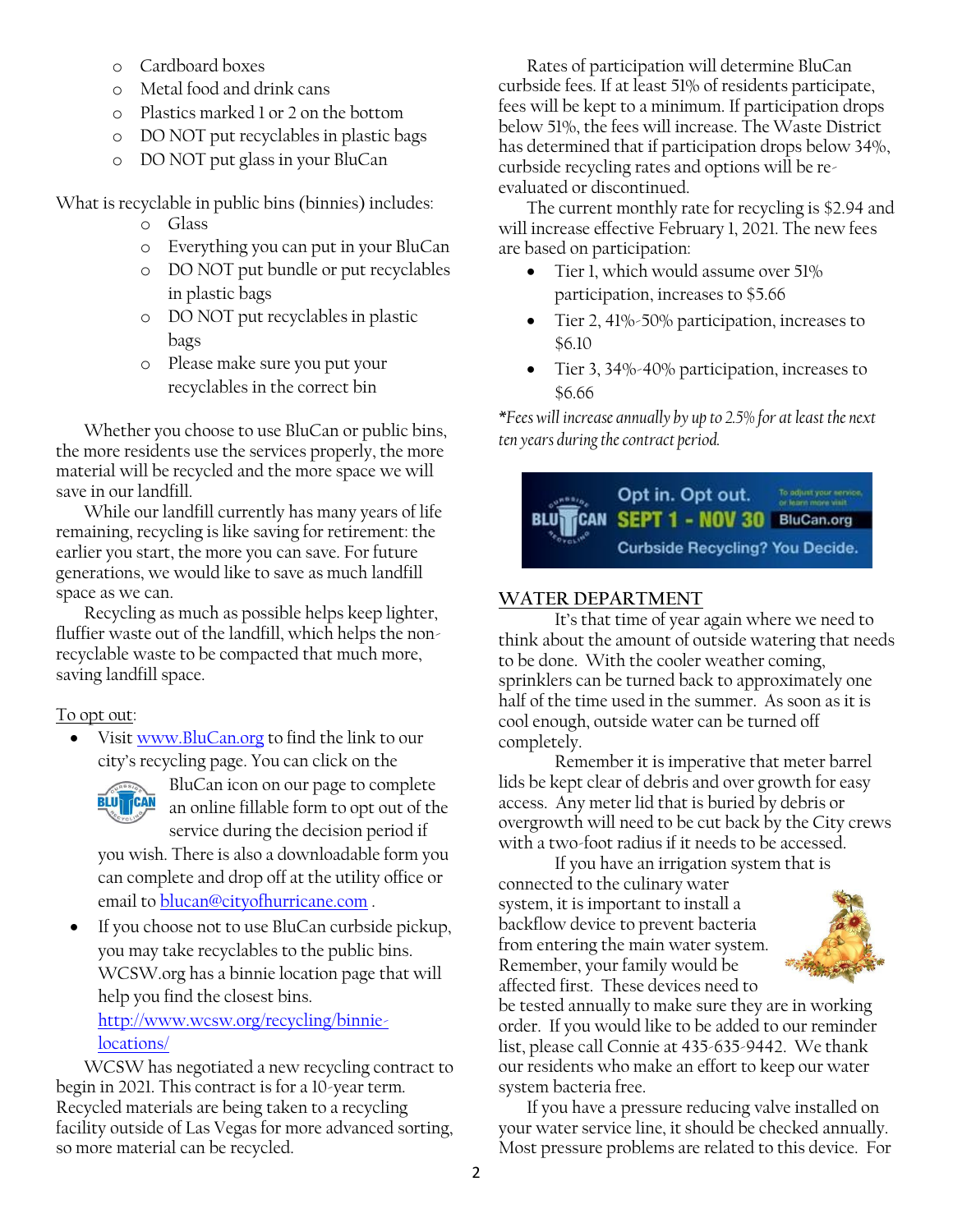more information about pressure reducing valves, please refer to our website at [http://www.cityofhurricane.com/categories/departme](http://www.cityofhurricane.com/categories/departments/water-irrigation/) [nts/water-irrigation/](http://www.cityofhurricane.com/categories/departments/water-irrigation/)

#### **POWER DEPARTMENT**

The summer of 2020 was one of the warmest our City has seen in years and maybe decades. Because the heatwave spread across most of the West, electric power consumption spiked. The spike in power consumption, coupled by the replacement of baseload coal-fired generation with intermittent generation like wind and solar, led to a shortage of power resources across the region. The power shortage resulted in California issuing rolling blackouts to keep their grid from collapsing. The shortage also resulted in extremely high grid power prices in Utah that had not been seen for almost two decades.



Hurricane City Power used their natural gas and diesel generators this summer to generate some of the city's energy requirement, thus

reducing the amount of power purchased from the grid at the extremely high prices.

For the past several years Hurricane City Power has celebrated Public Power Week. Public Power Week is a nationwide celebration hosted by cityowned Power Departments. Your Hurricane City Power Department looks forward to this week each year to meet our customers and show you who we are. This celebration normally occurs in October and is a hands-on, interactive event with food, fun, and door prizes. Since CDC COVID-19 safety rules would greatly hinder the event's ability to have a party-like atmosphere, we are sad to inform you that the Hurricane City Power Department has opted to cancel this year's Public Power Week celebration.

The Power Department looks forward to seeing you at next year's Public Power Week celebration.

#### **POLICE DEPARTMENT**

#### **Shop With a Cop**

The Hurricane City Police Department will be



participating in the annual Shop with a Cop program again this year. What a great opportunity it is for us to give back to the community to those who are in need this Christmas season.

Every year we help nearly 50 youth and families and we look forward to doing this again. This program would not be possible without the help of our dedicated sponsors that continue to help us every year. If you have questions about this program or are

interested in being a sponsor, please contact Officer Ken Thompson 435-635-9663.

#### **School Zone/Crossing Guards**

Now that the youth are back in school, we need to make sure we work together as a community to ensure our children get to and from school safely. Hurricane City Police Department has three very committed and dedicated crossing guards who take pride in their responsibility to get the children across the street safely. Fortunately, those children who are following instruction to use the crosswalks are being great



examples and doing the right thing. Unfortunately, we have several youth and parents who are not. We have seen problems with parents parking on the opposite side of the road and letting their children out and having them run across

the street, not in a crosswalk. According to State Law, that is jaywalking and against the law, but more so, it is extremely dangerous. We have had several close calls with children almost hit; fortunately, drivers were paying close attention and stopped for them. Hurricane City spends a lot of time and money to implement crosswalks, school zones, and crossing guards for the safety of your children. Please make sure you are using them.

#### **Anonymous Tip Line**

The Hurricane City Police SAY SOMETHING Department has an anonymous tip **CANDINYMOUS REPORTING SYSTEM** line for non-emergencies, if you see something, say something. The phone number is 435- 635-7911, email is [policetips@cityofhurricane.com.](mailto:policetips@cityofhurricane.com) If it is an emergency, call 911.

#### **Found Property Site**

The Hurricane City Police Department has a web

site to help people find lost property. This site is open to the public and will be updated regularly with new listings. Please visit



<https://www.foundrop.com/organizations/134> if you have lost property.

#### **Social Media**

Did you know that the Hurricane City Police Department has a Facebook and a Twitter page? We post press releases, upcoming events, new city ordinances, upcoming jobs within the department and so much more. Check us out!